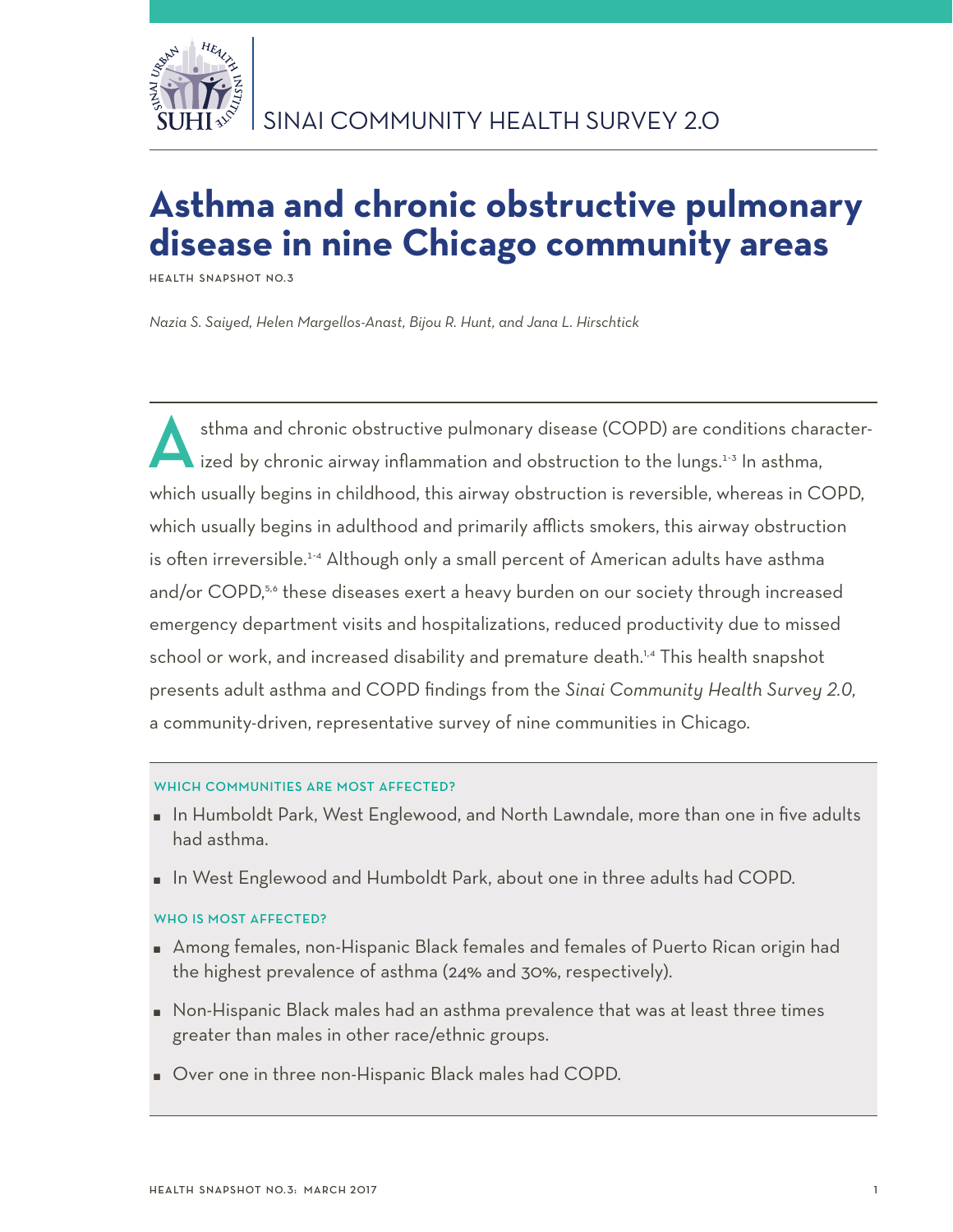

Figure 1: **Prevalence of current asthma by community area**

*Sampled West Town community area west of Western Avenue only* us data source: *National Health Interview Survey, 2014*  chicago data source: *Healthy Chicago Survey, 2014*

prevalence (standard error)

The prevalence of asthma ranged from a high of 23% in Humboldt Park to a low of 8% in Chicago Lawn.

**I** In Humboldt Park, West Englewood, and North Lawndale, over one in five adults had asthma.

## Figure 2: **Prevalence of current asthma by race/ethnicity and sex**



us data source: *National Health Interview Survey, 2014* 

*Rao-Scott Chi-Square p-value =0.0041 (males); p =0.0004 (females)*

 There was a statistically significant difference in asthma prevalence by race/ethnic group for females, which was highest for females of Puerto Rican origin (30%) and lowest for females of Mexican origin (7%).

 There was also a statistically significant difference in asthma prevalence by race/ethnic group for males, which was highest for non-Hispanic Black males (16%) and lowest for males of Mexican origin (3%).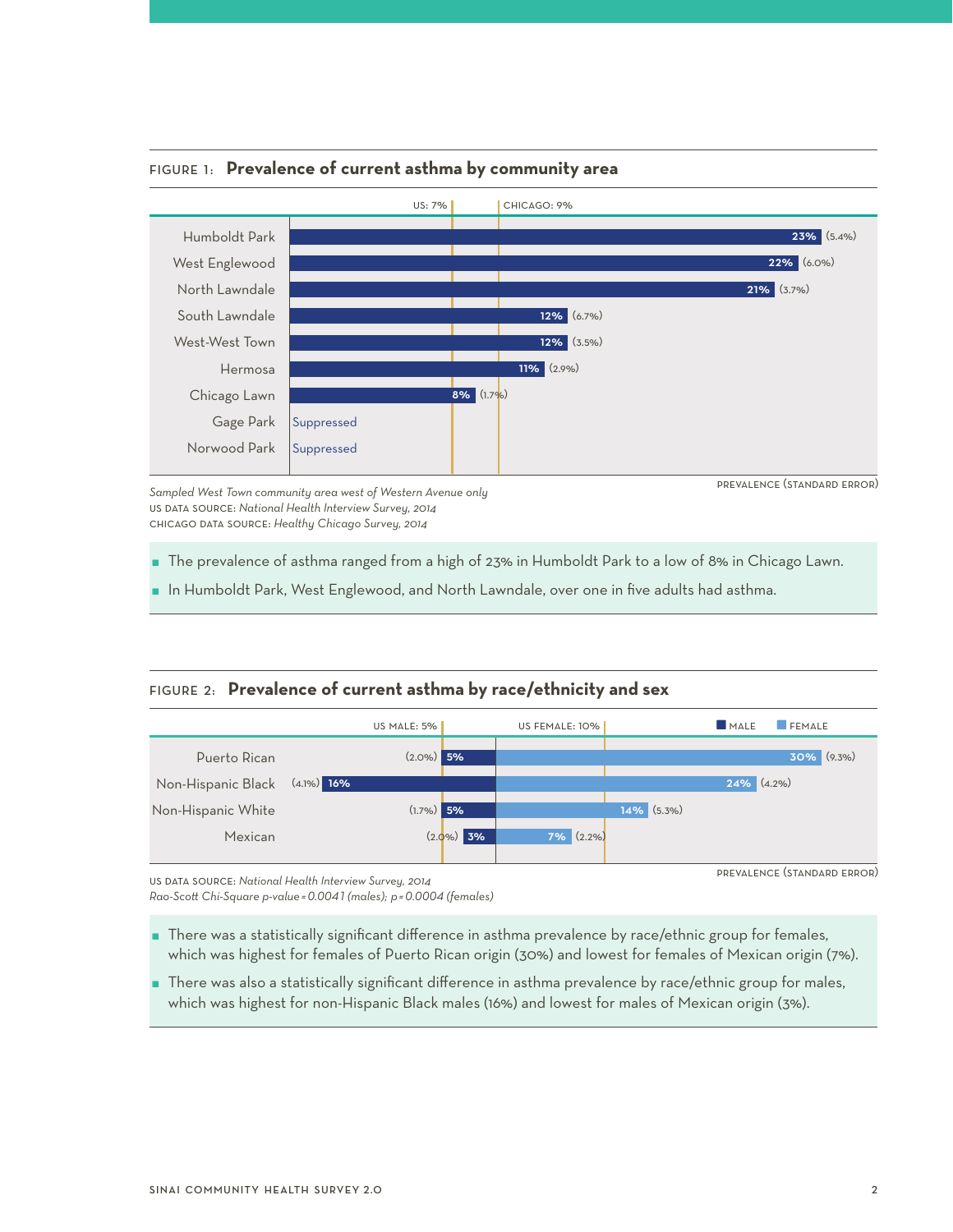# Figure 3: **Prevalence of screened or diagnosed chronic obstructive pulmonary disease by community area**



*Sampled West Town community area west of Western Avenue only Restricted to adults 35 years of age and older No national comparison data available*

- The prevalence of screened or diagnosed COPD ranged from a high of 34% in West Englewood to a low of 12% in South Lawndale.
- In West Englewood, Humboldt Park, and North Lawndale, at least one in four residents had screened or diagnosed COPD.

# Figure 4: **Prevalence of screened or diagnosed chronic obstructive pulmonary disease by race/ethnicity and sex**



*Restricted to adults 35 years of age and older*

*No national comparison data available*

*Rao-Scott Chi-Square p-value =0.0555 (males); p <0.0001 (females)* 

 There was a statistically significant difference in the prevalence of screened or diagnosed COPD by race/ethnic group for females, which was highest for non-Hispanic Black females (29%) and lowest for females of Mexican origin (5%).

 Among males, the prevalence of screened or diagnosed COPD was highest for non-Hispanic Black males (35%) and lowest for males of Mexican origin (10%). These differences were not statistically significant.